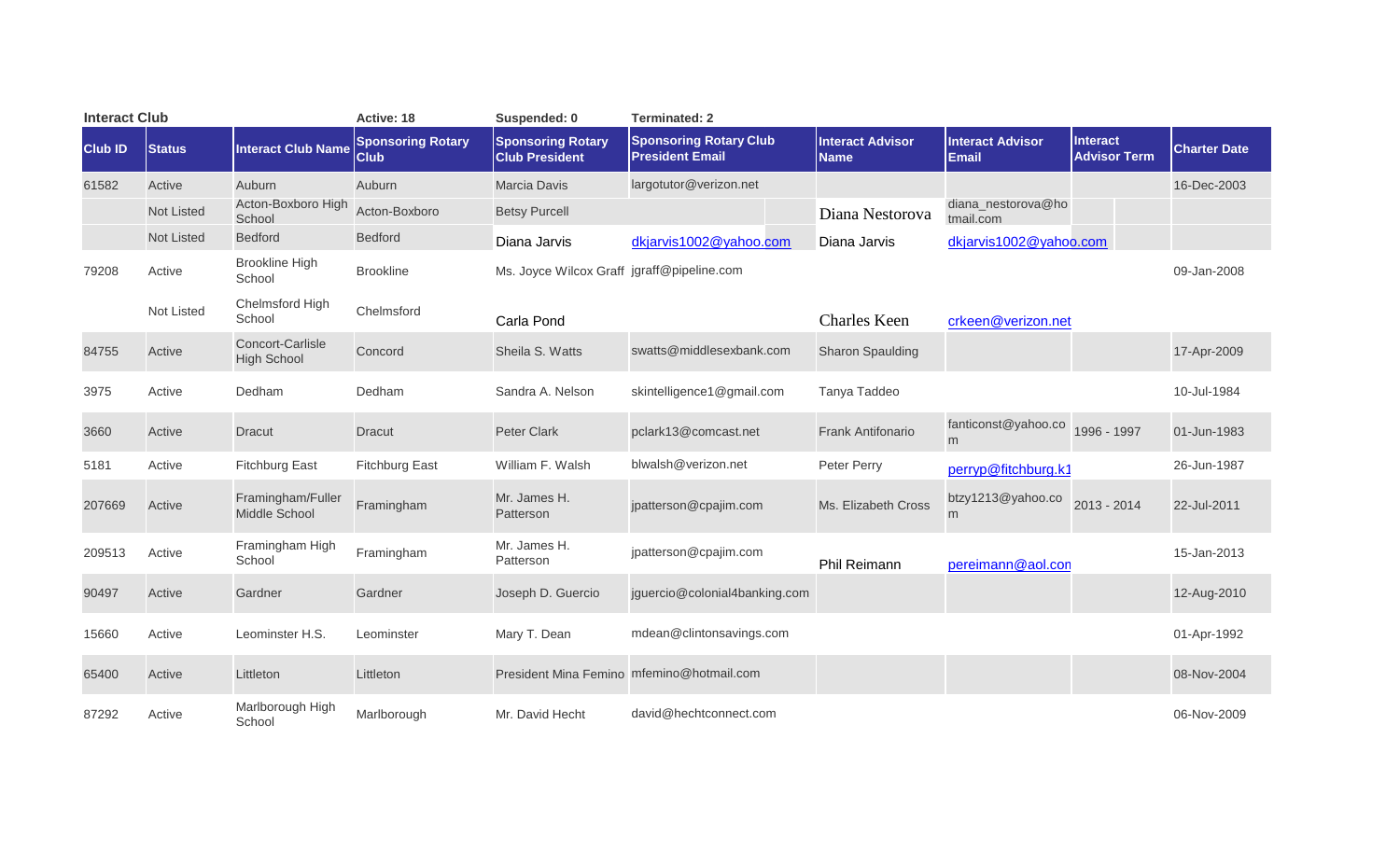| 88385  | Active            | Marlborough High<br>School | Marlborough | Mr. David Hecht           | david@hechtconnect.com     |                |                               | 28-Jan-2010 |
|--------|-------------------|----------------------------|-------------|---------------------------|----------------------------|----------------|-------------------------------|-------------|
|        | Not Listed        | <b>Milford</b>             | Milford     | Dennis LaPlante           |                            | Steve Chapman  | steve@kaplanslaw.com          |             |
| 49541  | Active            | Needham High<br>School     | Needham     | <b>Glen Davis</b>         | gdavis@providerig.com      |                |                               | 18-Jul-2000 |
|        | Forming           | Southbridge                | Southbridge | Terri Colognesi           | tcolognesi@saversbank.com  | Jeff Davenport | DavenportJ@sbgecu.org.        |             |
| 17819  | <b>Not Active</b> | Tri Hi Y                   | Watertown   | Anthony J. Donato         | anthonyjdonato@hotmail.com |                |                               | 01-Jul-1994 |
| 211600 | Active            | Wellesley                  | Wellesley   | Mitchell Freeman          | joanmitch36@verizon.net    | Bob Anthony    | rwa1645@gmail.com 2014 - 2015 | 13-Oct-2014 |
| 59417  | Active            | Westborough High<br>School | Westborough | William J. Domings        | wdomings@msn.com           |                |                               | 20-May-2003 |
| 57434  | Active            | Weston & Weyland Weston    |             | Jonathan White            |                            | Rob Mosher     | family.mosher@gma             | 02-Dec-2002 |
| 14086  | <b>Terminated</b> | Westboro                   | Westborough | <b>William J. Domings</b> | wdomings@msn.com           |                |                               | 01-Sep-1990 |
| 52244  | <b>Terminated</b> | Westwood                   | Westwood    | Rebeeca Schofield         | rschofield@needhambank.com |                |                               | 03-Jul-2001 |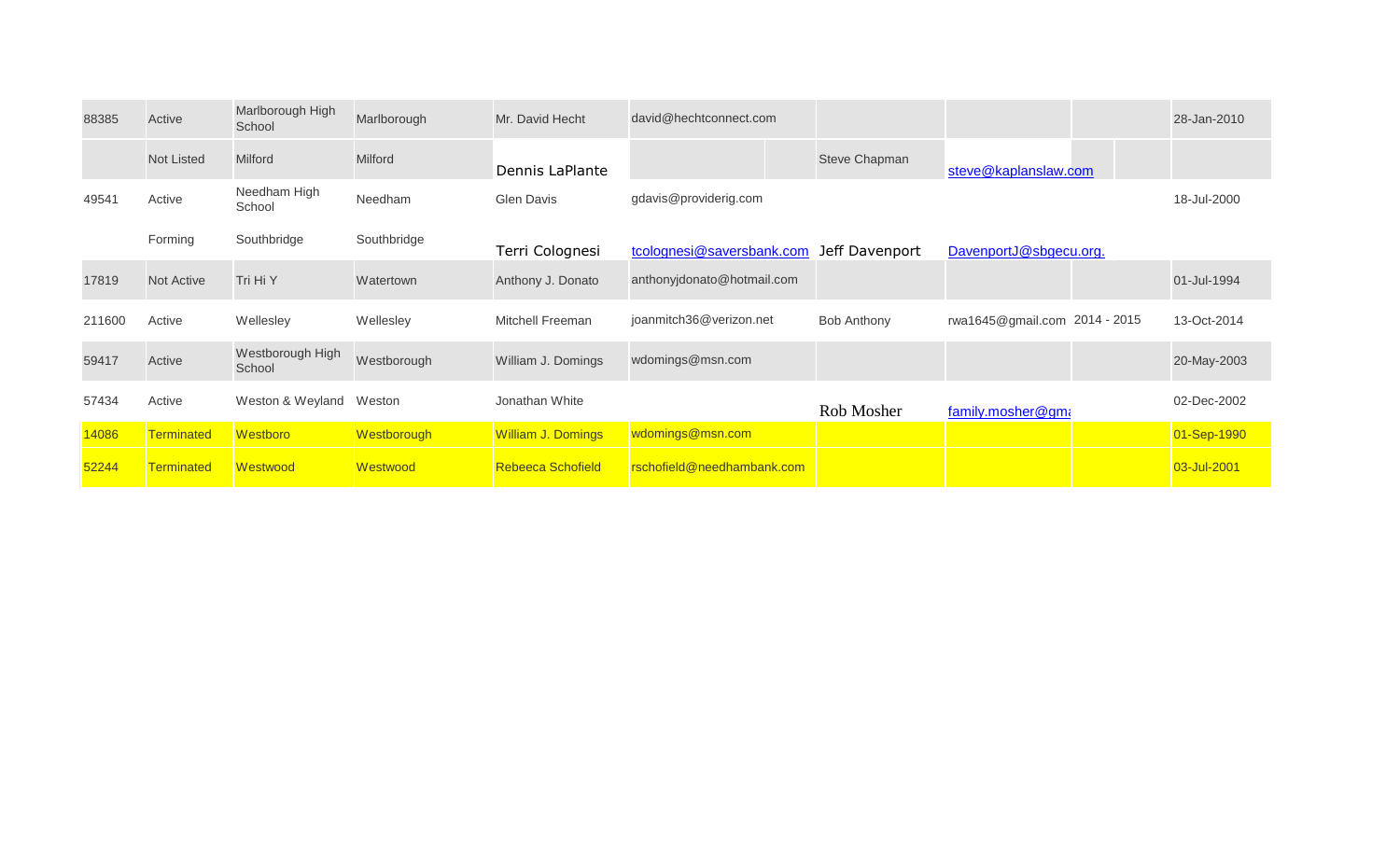

09-Jan-2003

01-Sep-2007

25-Mar-2009

10-Jul-1984

01-Jun-1983

26-Jun-1987

28-Apr-2011

28-Nov-2012

22-Oct-2009

01-Apr-1992

02-Oct-2004

30-Oct-2009